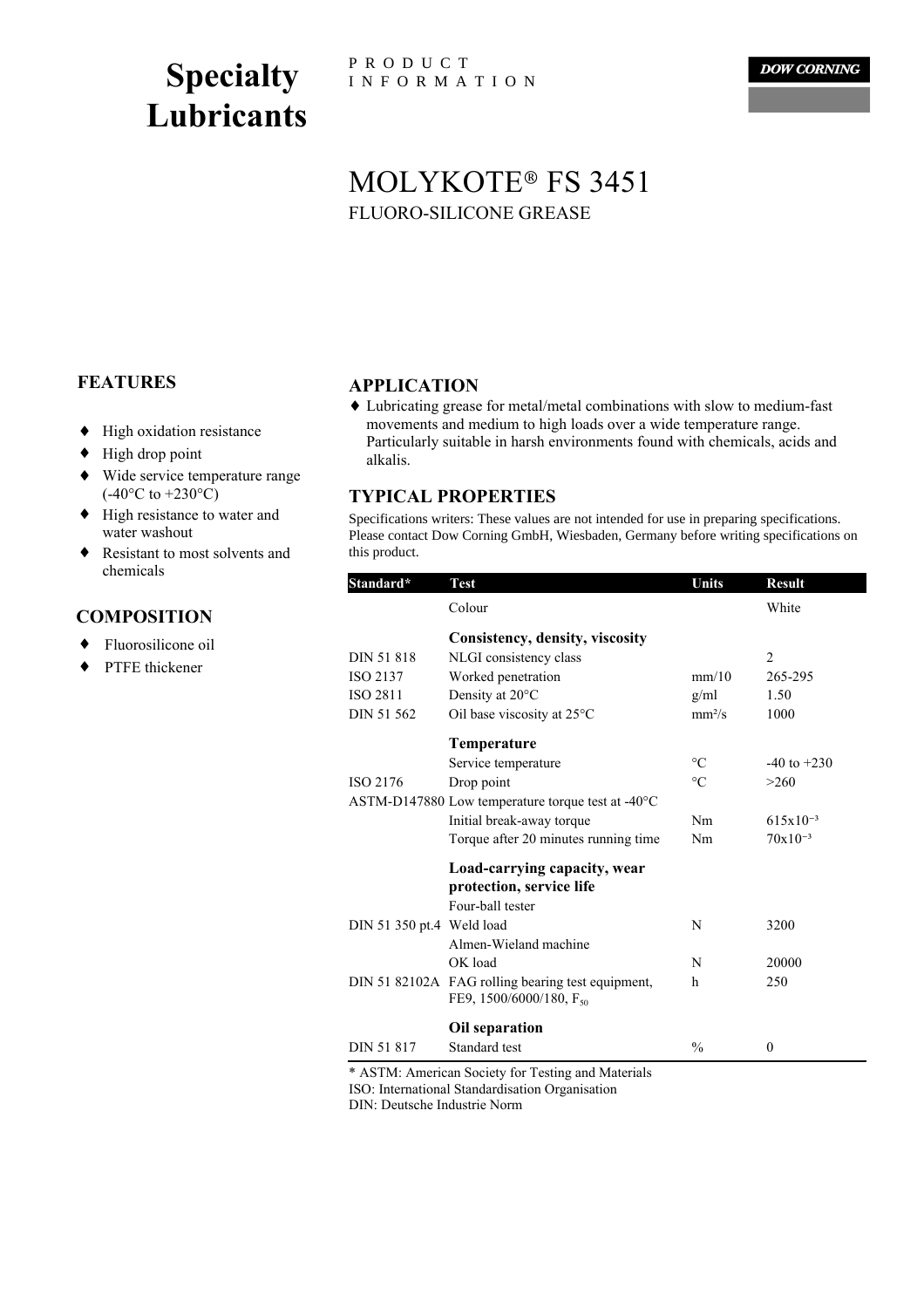#### **HOW TO USE**

#### **How to apply**

Clean the contact areas. As is usual with lubricating greases, apply by means of a brush, spatula, grease-gun or automatic lubrication device. Can be used in central lubrication systems. Do not mix with other greases.

#### **HANDLING PRECAUTIONS**

At temperatures of >150°C trace elements of toxic Trifluorpropionaldehyde are released. In closed conditions it is necessary to have adequate ventilation. Above 190°C it is possible that hydrogenfluoride may be discharged.

A Product Safety Data Sheet should be obtained from your nearest Dow Corning sales office prior to use.

ATTENTION: Before handling, read product information, Product Safety Data Sheets and container labels for safe use, and any physical and/or health hazard information.

## **USABLE LIFE AND STORAGE**

When stored at or below 20°C in the original unopened containers this product has a usable life of 36 months from the date of production.

Dow Corning will guarantee the usable life of this product until the date indicated on the packaging. This date is shown by the letters "EXP" (meaning Expiry) followed by 4 digits, which stand for the month (last day) and year. Example: "EXP 03/99" means use by 31 March 1999.

#### **PACKAGING INFORMATION**

This product is available in different standard container sizes. Detailed container size information should be obtained from your nearest Dow Corning sales office or Dow Corning distributor.

### **LIMITATIONS**

This product is neither tested nor represented as suitable for medical or pharmaceutical uses.

#### **HEALTH AND ENVIRONMENTAL INFORMATION**

Dow Corning's Health, Environment and Regulatory Affairs (HERA) Department is available to support customers for their product safety needs. For further information, you can contact this group at:

Dow Corning Europe HERA Department Rue Général de Gaulle, 62 B-1310 La Hulpe Belgium TEL: Int +32 (0)2 655 2523 Int +32 (0)2 655 2304 FAX: Int +32 (0)2 655 2013